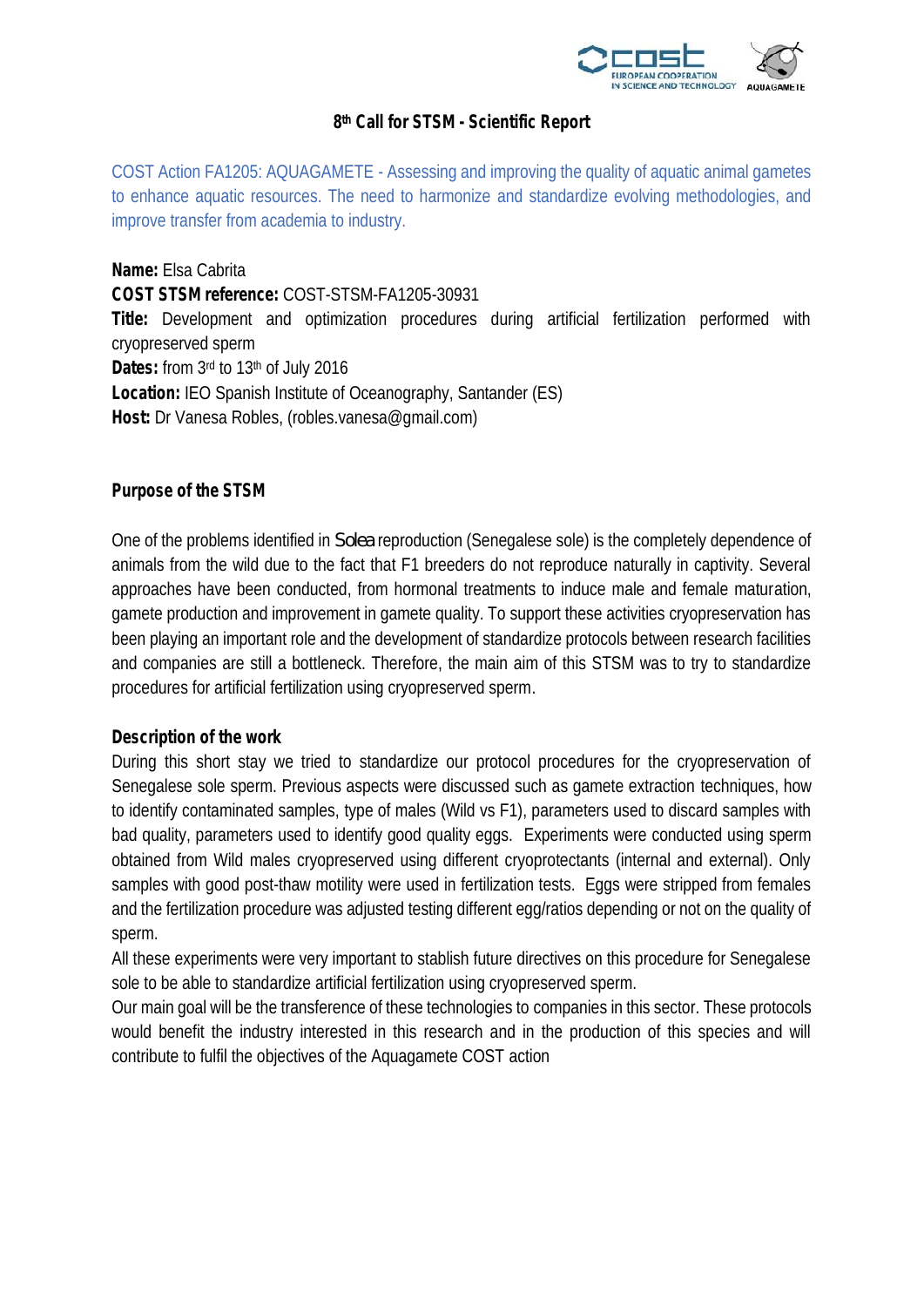



**Fig 1- Preparation of procedures for sperm cryopreservation. Sperm collection and analysis. Egg development after being fertilized with cryopreserved sperm. Senegalese sole larvae with 1DAH obtained with cryopreserved sperm.**